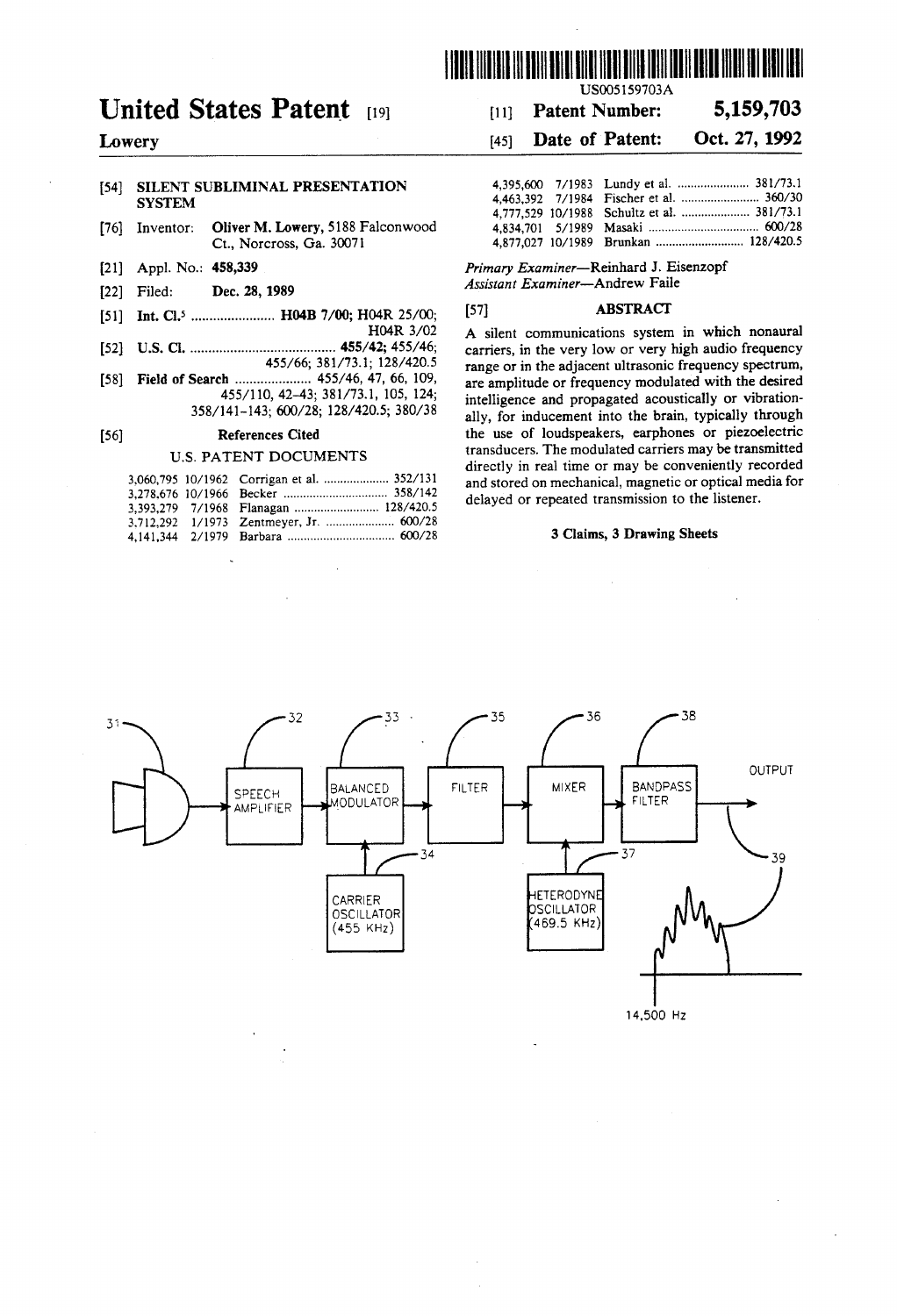$FIG. 1$ 

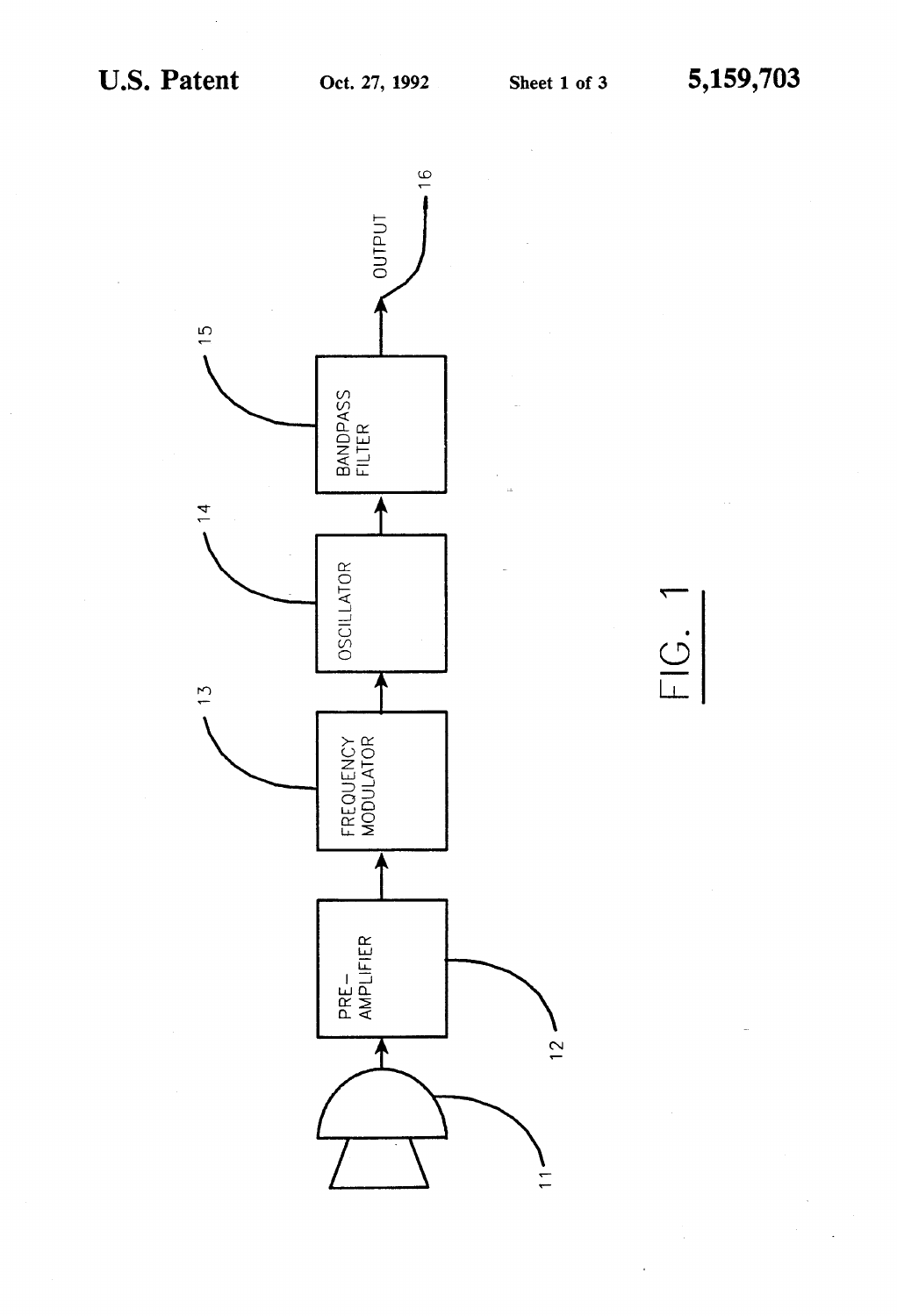$\bigcirc$ 

 $\overline{C}$ 

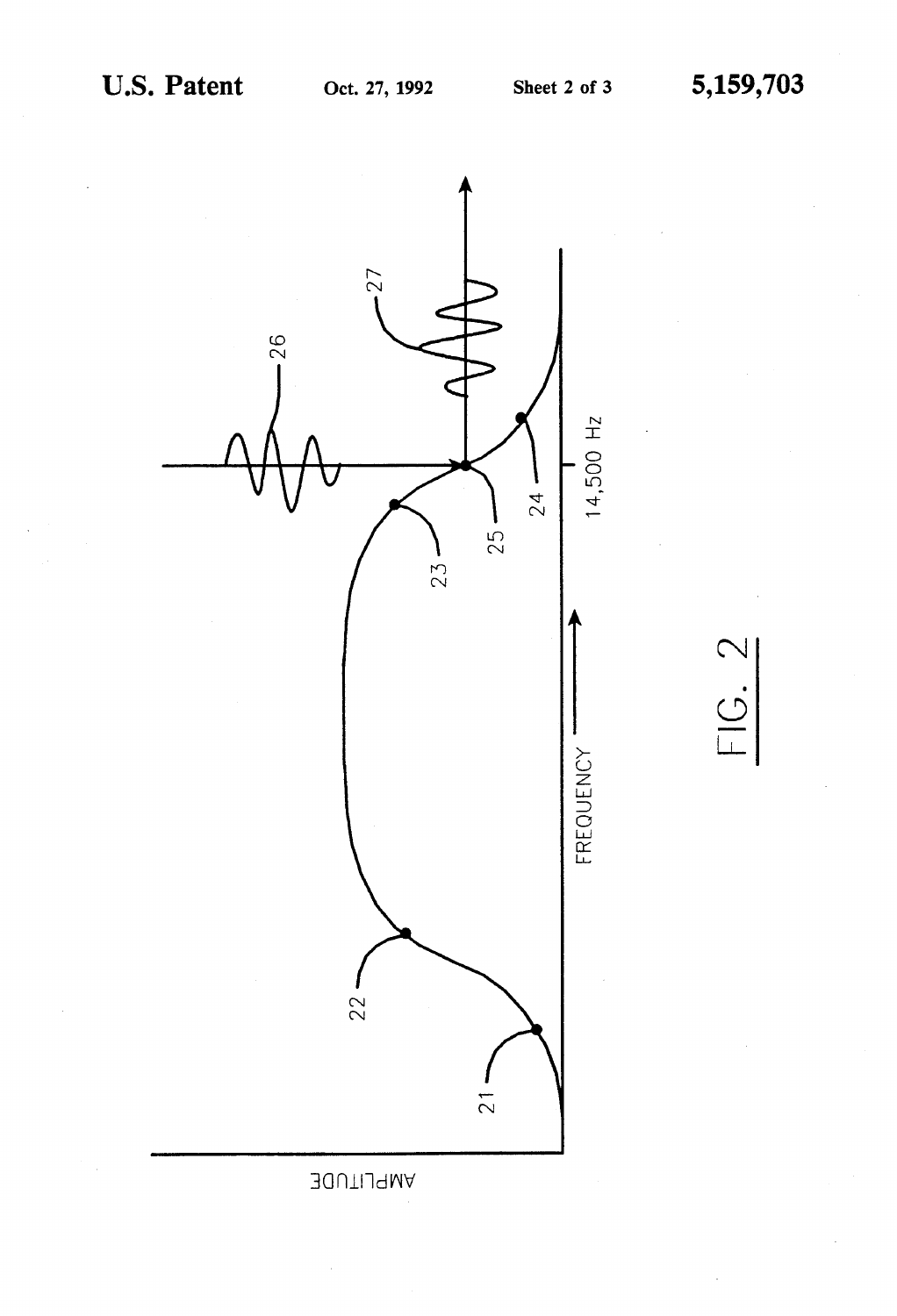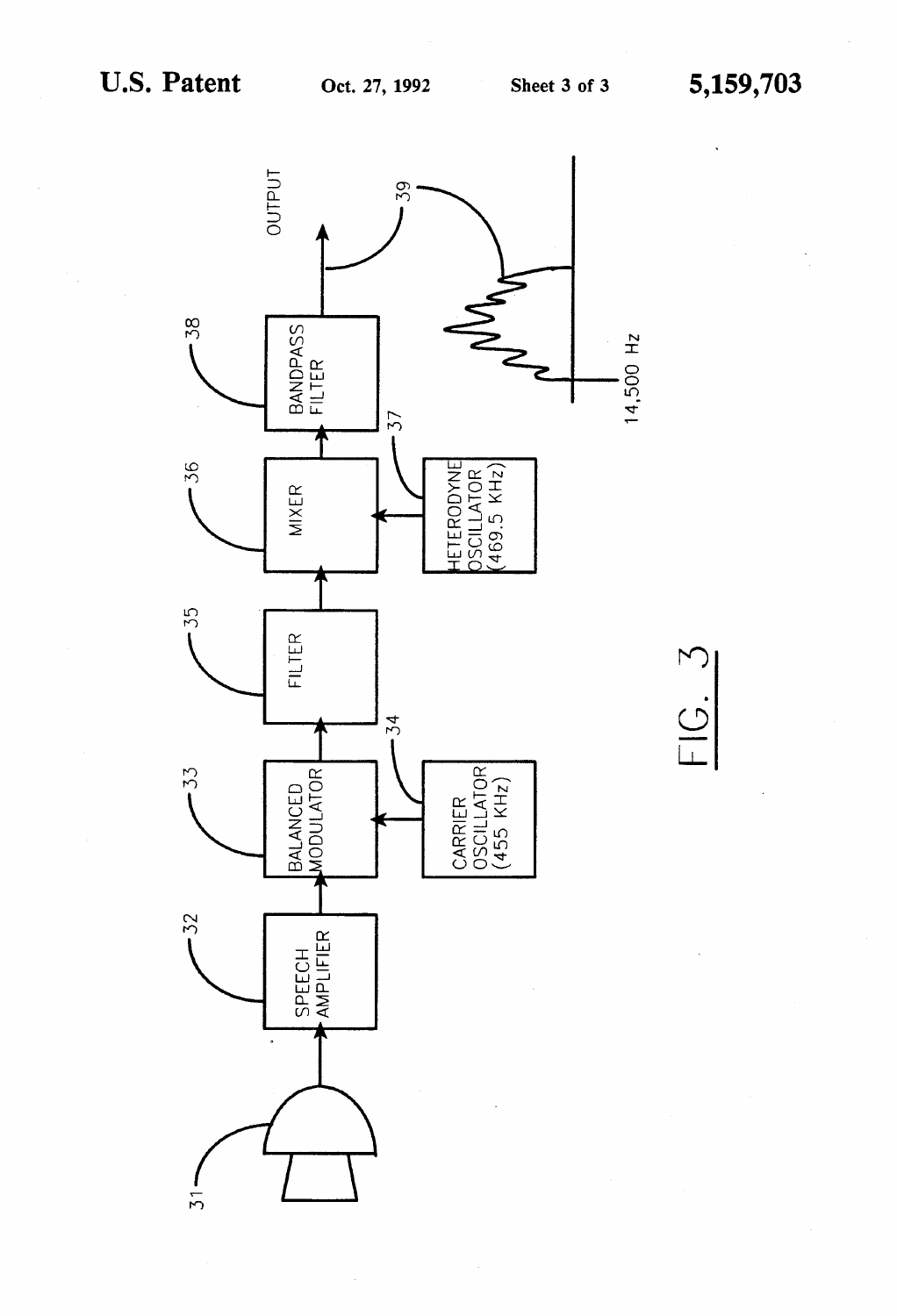### SLENT SUBLIMINAL PRESENTATION SYSTEM

### BACKGROUND-FIELD OF THE INVENTION

This invention relates in general to electronic audio<sup>5</sup> signal processing and, in particular, to subliminal presentation techniques.

### BACKGROUND-DESCRIPTION OF PRIOR ART

Subliminal learning enjoys wide use today and sub liminal tapes are being manufactured by a number of companies in the United States alone. Several decades of scientific study indicate that subliminal messages can influence a human's attitudes and behavior. Subliminal, 15 in these discussions, can be defined as "below the threshold of audibility to the conscious mind." To be effective however, the subliminally transmitted infor mation (called affirmations by those in the profession) must be presented to the listener's ear in such a fashion  $20$ that they can be perceived and "decoded" by the listen er's subconscious mind. We are referring to audio infor mation in this discussion, however, information could be inputted into the subject's subconscious mind through any of the body's sensors, such as touch, smell, <sup>25</sup> sight or hearing. As an example, early development work in the subliminal field utilized motion pictures and slide projections as the medium. Early research into visual and auditory subliminal stimulation effects is exemplified by U.S. Pat. Nos. 3,060,795 of Corrigan, et <sup>30</sup> al. and 3,278,676 of Becker. U.S. Pat. No. 4,395,600 of Lundy and Tyler is representative of later develop ments in today's subliminal message techniques.

The majority of the audio subliminal tapes available today are prepared using one basic technique. That is,  $35 \frac{\text{invention are}}{(2) \text{ to provide}}$ the verbal affirmations are mixed with, and recorded at a lower level than, a "foreground' of music or sounds of ocean surf or a bubbling mountain brook or other similar "masking" sounds. The affirmations are gener ally recorded 5 decibels (db) or so below the "fore-40 ground" programming and regenerative automatic gain control is usually applied to permit the affirmations to change their recorded amplitude in direct proportion to the short term averaged amplitude of the continually the short term averaged amplitude of the continually (c) to provide a technique for producing material.<br>
varying "foreground" material. In other words, the 45 subliminal presentations to which music or other "forevolume of the affirmations will follow or track the vol ume changes of the "foreground" programming, but at a lower volume level. Circuit provisions are also usually included to "gate" the affirmations off when the music amplitude is low or zero. This insures that the affirma-50 tions cannot be heard during quiet program periods. Thus, today's subliminal affirmations can be character ized as being "masked" by music or other sounds, of constantly changing amplitude and of being reduced or cut off entirely during periods of low or quiet "fore 55 ground" programming.

One of the principal, and most widely objected to, deficiencies in available subliminal tape presentation techniques is that the presence of the "foreground" material is intrusive to both the listener and to anyone else in the immediate area. No matter what "fore ground' material is chosen, the fact remains that this material can be heard by anyone within its range and presents a definite distraction to other activities such as gramming such as radio or television, need to concentrate, etc. Additionally, and because the tapes are used repeatedly by the same listener, any "foreground" conversation, thought, desire to listen to other pro- 65

music or material eventually becomes monotonously tiring to that listener.

10 It is the purpose of the following described invention to eliminate or greatly reduce all of the above deficien cies. Although its application to the magnetic tape me dium is described in the following discussion, the tech nique is equally applicable to most other desired trans mission mediums, such as Compact Disc, videocas settes, digital tape recorders, Public Address (PA) sys tems, background music installations, computer soft ware programs, random access memory (RAM), read only memory (ROM), "live", real time applications and other mediums now in existence or to be developed in the future.

Implemented on tape cassettes, for example, the sub-<br>liminal presentation described here is inaudible i.e., high audio or ultrasonic frequencies, the affirmations are presented at a constant, high amplitude level, and they occupy their own "clear channel", non-masked fre quency allocations. If desired, the previously described "foreground' music or other material can be added to the tape through use of an audio mixer. The "silent" recordings are inaudible to the user or by others present and are therefore very effective for use during periods of sleep or when in the presence of others. Additionally, the basic requirements of subliminal stimulation are met. That is, the affirmations are efficiently transmitted to the ear and, while undetected by the conscious mind, are perceived by and efficiently decoded by the subcon scious mind.

#### OBJECTS OF THE INVENTION

Accordingly, several objects and advantages of my

(a) to provide a technique for producing a subliminal presentation which is inaudible to the listeners(s), yet is perceived and demodulated (decoded) by the ear for use by the subconscious mind.

(b) to provide a technique for transmitting inaudible subliminal information to the listener(s) at a constant, high level of signal strength and on a clear band of frequencies.

(c) to provide a technique for producing inaudible ground' programming may be added, if desired.

Still further objects and advantages will become ap parent from a consideration of the ensuing description and drawings.

#### BRIEF DESCRIPTION OF THE DRAWINGS

In the drawings, the first digit of each component number also refers to the figure number where that component can be located.

FIG. 1 represents the block diagram of a suitable system which will generate a frequency modulated (FM) signal at 14,500 Hz.

FIG. 2 represents an approximation of the frequency response curve of the human ear and the signal decod ing process.

FIG. 3 represents the block diagram of a suitable system which will generate a single sideband, suppressed carrier, amplitude modulated (AM) signal at 14,500 Hz.

| REFERENCE NUMERALS IN DRAWINGS |                   |  |  |
|--------------------------------|-------------------|--|--|
| 11 microphone or other         | 14 low distortion |  |  |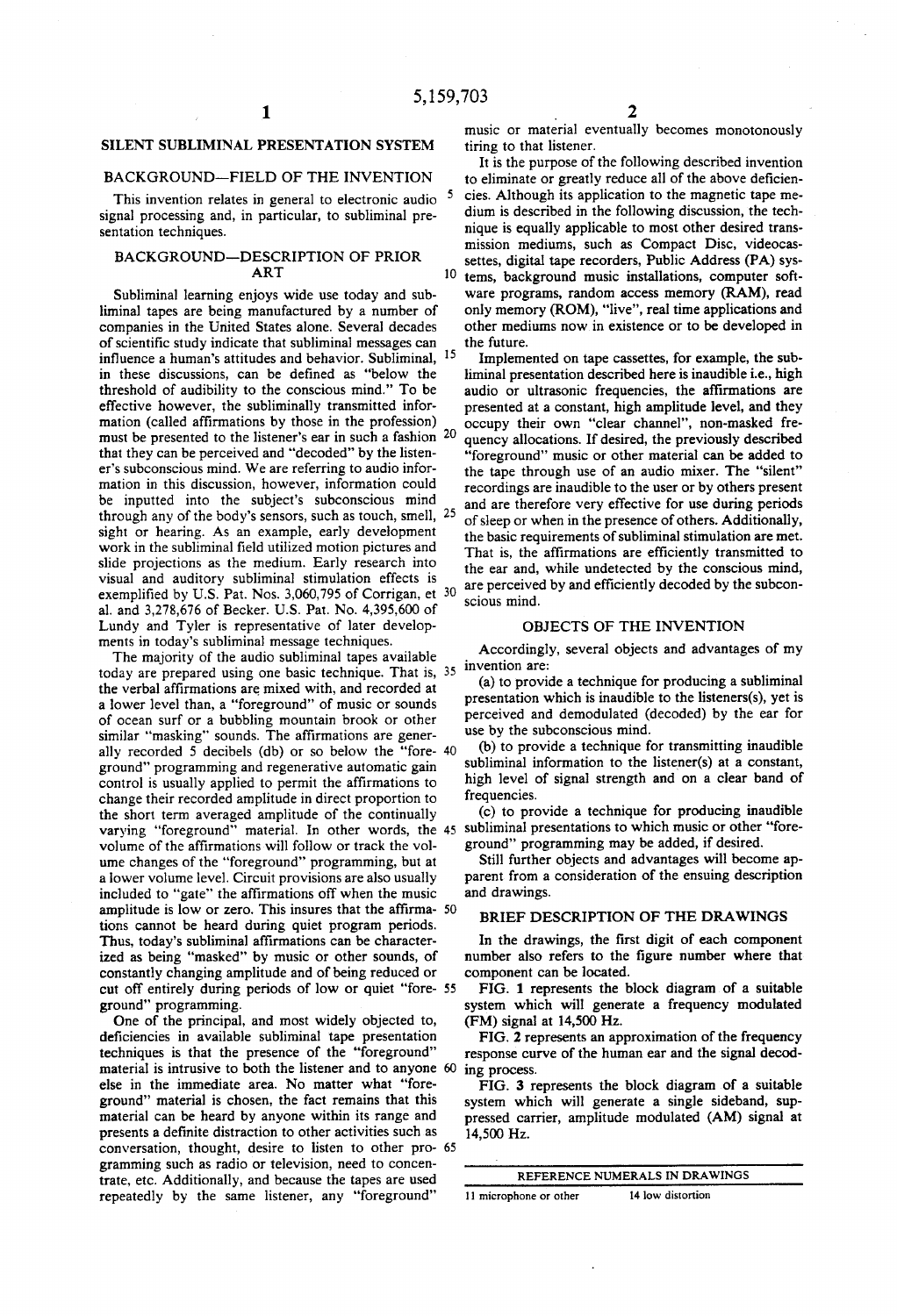|                           | -continued                     |   |
|---------------------------|--------------------------------|---|
|                           | REFERENCE NUMERALS IN DRAWINGS |   |
| audio input signal        | audio oscillator               |   |
| 12 audio preamplifier     | 15 high pass or band           |   |
| if required               | pass audio filter              |   |
| 13 frequency modulation   | 16 output to tape              |   |
| circuit                   | recorder or other device       |   |
| 21 point on low freq end  | 25 midpoint on curve           |   |
| response curve            | between points 23 and 24       |   |
| 22 point on low freq end  | 26 speaker output of FIG. 1 to | 1 |
| of ear response curve     | ear                            |   |
| 23 point on high freq end | 27 demodulated subliminal      |   |
| of ear response curve     | audio inputted to ear          |   |
| 24 point on high freq end | 31 microphone                  |   |
| of ear response curve     |                                |   |
| 32 speech amplifier       | 33 balanced modulator          |   |
| 34 carrier oscillator     | 35 filter                      |   |
| $(455 \text{ KHz})$       |                                |   |
| 36 mixer                  | 37 heterodyne oscillator       |   |
|                           | (469.5 KHz)                    |   |
| 38 bandpass filter        | 39 output signal               |   |

#### DETALED DESCRIPTION OF A PREFERRED EMBODIMENT

Please refer now to FIG. 1 and FIG. 2, which are tion.

The principle of operation of the silent subliminal presentation system is as follows:

An audio signal in the upper frequency region of the audio spectrum (for example,  $14,500$  Hz) is modulated  $30$ with the desired information. The type of modulation may be any type suitable for subliminal applications; frequency modulation (FM), phase modulation (PM), upper single sideband with suppressed carrier, ampli tude modulation (AM), tone modulation, etc. 35

For broadest application, the high audio frequency selected as the carrier frequency must meet two basic criteria:

(1) be high enough in the audio spectrum that its 40 presence to the human ear is essentially unnoticed or undetectable (without the listener being informed that the signal is actually present) and,

(2) be low enough in the audio spectrum that it (and its modulation content) can produce a useful output 45 power from home entertainment type cassette or reel to-reel magnetic recorders.

This would also include, of course, small portable and automobile tape decks.

Alternatively, the output of the system can be fed directly into an audio amplifier and its speaker/ear phone system, Public Address system, etc. 50

FIG. 1 provides the block diagram of an example of a system capable of generating the desired silent fre quency modulated carrier.

The modulation information is inputted into the mi crophone 11. Other suitable input devices may be sub stituted for microphone 11, such as a tape recorder or a radio. The microphone 11 is connected to the preamplifier 12 and should have provisions for adjusting its gain  $60$ in order that the optimum modulation index can be set in the frequency modulator 13. The frequency modula tor 13 modulates the frequency of oscillator 14 which has been adjusted for an output of 14,500 Hz as de scribed above. The output of oscillator 14 is fed through 65 a suitable bandpass filter 15 into the tape recorder or directly into a suitable amplifier/speaker system. It is the purpose of the bandpass filter to remove or attenu 55

ate audible products of the modulation process in order to maintain as audibly silent an output as practical.

drawings of a preferred implementation of the inven 25 by the natural response curve of the human ear. The O quency modulated excursions of the speaker output 26 15 tion intelligence, which is passed on subliminally to the conscious mind. In the field of communications engi-<br>20 neering design, the above demodulation process in On the receiving end, FIG. 2 represents an approxi mate and idealized frequency response curve of the human ear. The frequency modulated carrier (centered at 14,500 Hz), as generated above and played through a tape recorder or amplifier/speaker system, is shown on FIG. 2 as speaker output 26, impinging upon the upper slope of the ear's response curve at point 25. The freswing between points 23 and 24 on the ear's upper re sponse curve. Because the response curve between points 23 and 25 is relatively linear, this action results in a relatively linear demodulation of the original modula inner ear. The amplitude of the demodulated output is not high enough to be detected by the conscious mind but is sufficient in amplitude to be detected by the sub-<br>conscious mind. In the field of communications engiknown as slope detection and was used in early FM receiver design. In those receivers, the response curve was formed by the action of a tuned (inductive/capaci tance) circuit. In our case, the response curve is formed same slope detection technique can be performed at the low frequency end of the human ear response curve. This region is indicated on FIG. 2 as between points 21 and 22. This region, however, has a much smaller avail able bandwidth and is therefore more restricted as to the amount of information that can be transmitted in an inaudible manner.

> In practice, the listener adjusts the volume control of the tape recorder or amplifier to a level just below that at which the listener hears an audible sound or noise from the speaker of the tape recorder. If the recording process is properly done, a spectrum analyzer or a cali-<br>brated sound level meter will reveal a strong signal emanating from the tape recorder speaker. A calibrated sound level meter, at a distance of 1 meter (with C weighting and referenced to the standard of 0.0002 micro bar) will typically indicate a silent power output of from 60 to 70 decibels. This is equivalent to the audio power of a loud conversation, yet, in the described system, is inaudible or unnoticed by the listener.

> FIG. 3 illustrates a system which generates a suitable amplitude modulated (AM) signal, instead of the fre quency modulated (FM) system described above. The output is a modulated, single sideband (SSB), suppressed carrier (AM) signal at  $14,500$  Hz.

The block diagram represents a common scheme for generating an SSB signal and will be briefly described.

The desired subliminal information is spoken into microphone 31. This signal is amplified by speech am plifier 32 and injected into one port of balanced modula tor 33. A continuous wave signal of 455 KHz is generated by carrier oscillator 34 and is injected into the second port of balanced modulator 33. The output of balanced modulator 33 is a double sideband, suppressed carrier signal at 455 KHz. This signal is fed through filter 35, causing one of the two sidebands to be removed. This signal is fed into one port of mixer 36. A continuous wave signal at a frequency of 469.5 KHz from hetrodyne oscillator 37 is fed into the other port of mixer 36, resulting in an output of the original subliminal audio information but translated 14,500 Hz higher in frequency. The bandpass filter 38 attenuates signals and noise outside of the frequencies of interest. The ampli